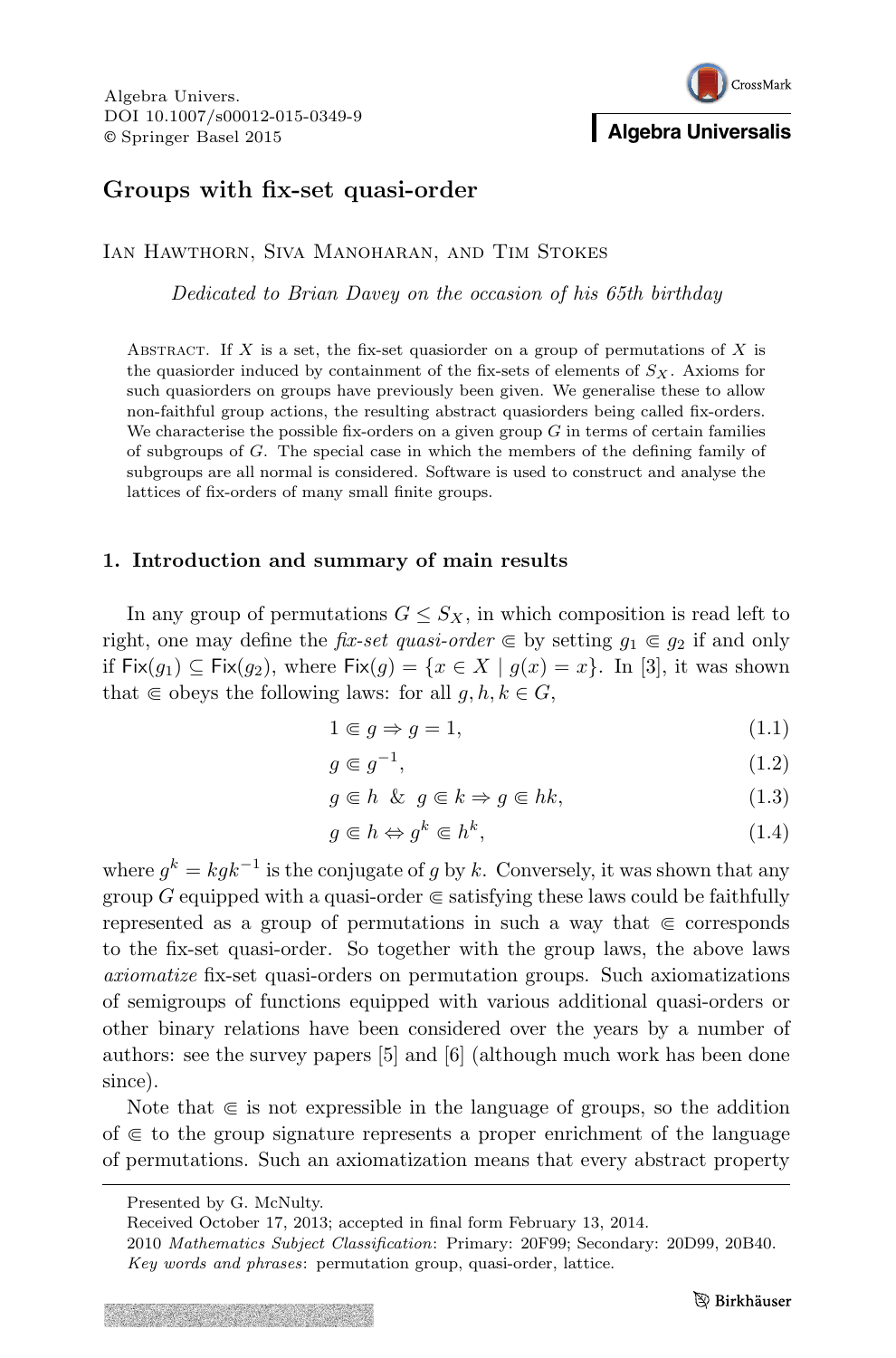of the fix-set quasi-order on groups of permutations can be formally deduced from these axioms without reference to concrete models. For example, the equational implication involving  $f, g, h, k \in S_X$  of the form

$$
\forall x \in X : f(x) = g(x) \to h(x) = k(x)
$$

can be expressed in terms of the fix-set quasi-order as  $fg^{-1} \in hk^{-1}$ .

In [3], it was claimed that by dropping Law (1.1) above, the resulting axioms capture the fix-set quasi-order on groups acting (perhaps non-faithfully) on the right of a set  $X$ , defined as above but with

$$
\mathsf{Fix}(g) = \{ x \in X \mid x \cdot g = x \}.
$$

We prove this explicitly here, using a slightly different construction that proves useful for our other goals.

We shall characterise fix-set quasi-orders on a group in terms of certain conjugate-closed families of subgroups. We single out the special case in which the subgroups are all normal; these correspond to examples embeddable in direct products of groups with a natural quasi-order. We show that the poset of all abstract fix-orders on a group forms a lattice, with sublattices consisting of the faithful fix-orders and the normal fix-orders. With the aid of some computer software, we determine these lattices for a large number of small finite groups.

#### 2. Definitions and basic properties

A group with fix-order is a structure  $(G, \subseteq)$  in which G is a group and  $\subseteq$ is a quasi-order on  $G$  satisfying laws  $(1.2)$ ,  $(1.3)$  and  $(1.4)$ ; we also say that  $\in$  is a *fix-order* on G. The group with fix-order  $(G, \in)$  (and hence also the fix-order  $\in$ ) is said to be *faithful* if also (1.1) is satisfied.

Note that if G is abelian,  $(1.4)$  is redundant. Abelian groups with fix-order generalise the abelian groups with a semilattice-valued norm-like operator considered in [1] where they were called modal abelian groups.

Every non-trivial group  $G$  has at least two fix-orders: the full relation, in which  $a \in b$  for  $a, b \in G$ ; and the *binary fix-order*, in which  $a \in 1$  for all  $a \in G$ , with  $a \in b$  for all  $a \neq 1$  and  $b \neq 1$ . The binary fix-order is obviously the largest faithful fix-order on G.

If  $(G, \subseteq)$  is a group with fix-order, then so is  $(H, \subseteq)$  where H is any subgroup of G. There is also an obvious definition for the direct product of groups with fix-order. Indeed the class of groups with fix-order is a quasivariety in the sense of model theory, hence closed under substructures, direct products and ultraproducts.

It is routine to check that any group acting on a set is a group with fixorder under the fix-set quasi-order, and is faithful if and only if the group acts faithfully. Next we prove the converse, namely that every (faithful) group with fix-order arises in this way. This was proved in a far more general setting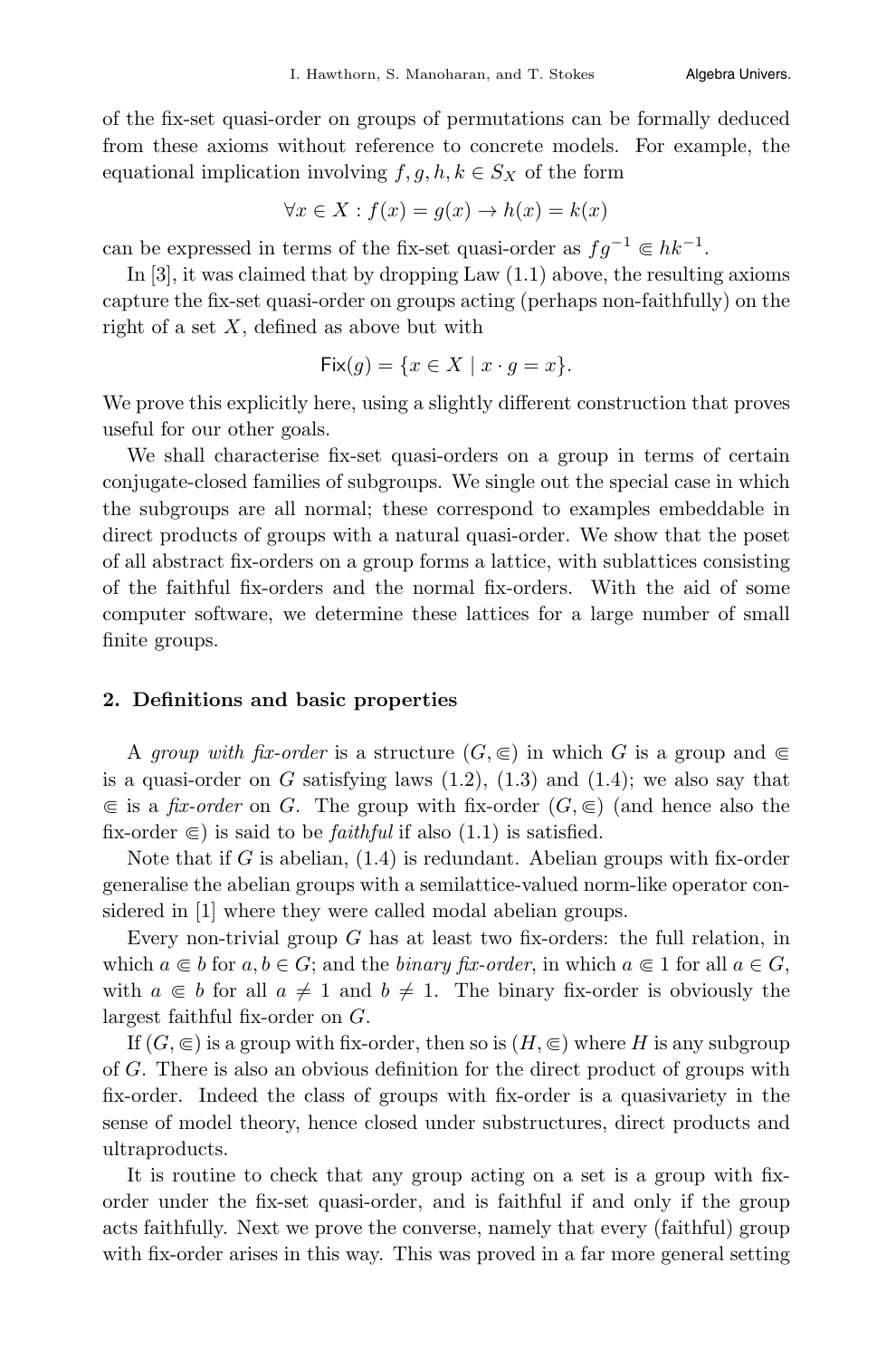in [3], but only in the faithful case, and in any case, the group proof is rather simpler and we give it here for completeness.

We say a subgroup S of a group with fix-order  $(G, \epsilon)$  is up-closed if  $a \in S$ and  $a \in b$  imply  $b \in S$ . Let  $\mathcal{S}_{\subset}(G)$  be the collection of all up-closed subgroups of G.

Let  $(G, \in)$  be a group with fix-order. Then for every  $a \in G$ , define

$$
S_a = \{ g \in G \mid a \in g \}.
$$

**Lemma 2.1.** In a group with fix-order  $(G, \subseteq)$ ,  $S_a$  is an up-closed subgroup for all  $a \in G$ .

*Proof.* If  $x, y \in S_a$ , then  $a \in x$  and  $a \in y$ , so  $a \in xy$  by (1.3), and also  $a \in x^{-1}$  by (1.2) and transitivity, so  $xy, x^{-1} \in S_a$ . Obviously,  $S_a$  is up-closed, so  $S_a \in S_{\infty}(G)$ . so  $S_a \in \mathcal{S}_{\subseteq}(G)$ .

Theorem 2.2. Every group with fix-order is isomorphic to a group acting on a set equipped with the fix-set quasi-order, and is faithful if and only if the group action is faithful.

*Proof.* Let  $a, b \in G$ . Note that if for all  $S \in \mathcal{S}_{\infty}(G)$  we have  $a \in S$  implies  $b \in S$ , then choosing  $S = S_a$  gives that  $a \in b$ ; conversely, it is obvious that if  $a \in b$ , then  $a \in S$  implies  $b \in S$  for all  $S \in \mathcal{S}_{\subset}(G)$ .

Now let G act on the right cosets in  $G/S$ , where  $S \in \mathcal{S}_{\epsilon}(G)$ , by multiplication in the usual way:  $(S \cdot x)g := S \cdot (xg)$ . Of course, this is well defined. Do this for every  $g \in G$  and then let  $G^* = \prod_{S \in \mathcal{S}_{\subseteq}(G)} G/S$  with G acting on the right of  $G^*$  in the obvious manner. Let  $\preceq$  be the associated fix-set quasi-order on G. The following are equivalent for all  $g_1, g_2 \in G$ :

(1)  $g_1 \preceq g_2;$ 

(2) for all 
$$
S \in \mathcal{S}_{\subseteq}(G)
$$
 and all  $x \in G$ ,  $(S \cdot x)g_1 = S \cdot x \rightarrow (S \cdot x)g_2 = S \cdot x$ ;

(3) for all  $S \in \mathcal{S}_{\subseteq}(G)$  and all  $x \in G$ ,  $S \cdot (xg_1) = S \cdot x \rightarrow S \cdot (xg_2) = S \cdot x$ ;

- (4) for all  $S \in \mathcal{S}_{\subseteq}(G)$  and all  $x \in G$ ,  $xg_1x^{-1} \in S \to xg_2x^{-1} \in S$ ;
- (5) for all  $x \in G$ ,  $g_1^x \in g_2^x$ ;

```
(6) g_1 \in g_2.
```
Hence,  $\preceq$  and  $\subseteq$  coincide. It is obvious that a group action on a set is faithful if and only if (1.1) is satisfied by the fix-set quasi-order. if and only if (1.1) is satisfied by the fix-set quasi-order.

So, every group with fix-order is isomorphic to a group acting on a set equipped with the fix-set quasi-order, and is faithful if and only if the group action is faithful.

Every non-faithful group with fix-order can be turned into a faithful one by factoring out the elements equivalent to unity.

**Proposition 2.3.** For  $(G, \subseteq)$  a group with fix-order,  $S_1 = \{g \in G \mid 1 \subseteq g\}$  is a normal subgroup of G, and  $\epsilon_1$  on  $G_1 = G/S_1$ , defined by setting

 $S_1 \cdot a \in A \cdot S_1 \cdot b$  if and only if  $a \in b$ ,

is well defined and is a faithful fix-order on  $G_1$ .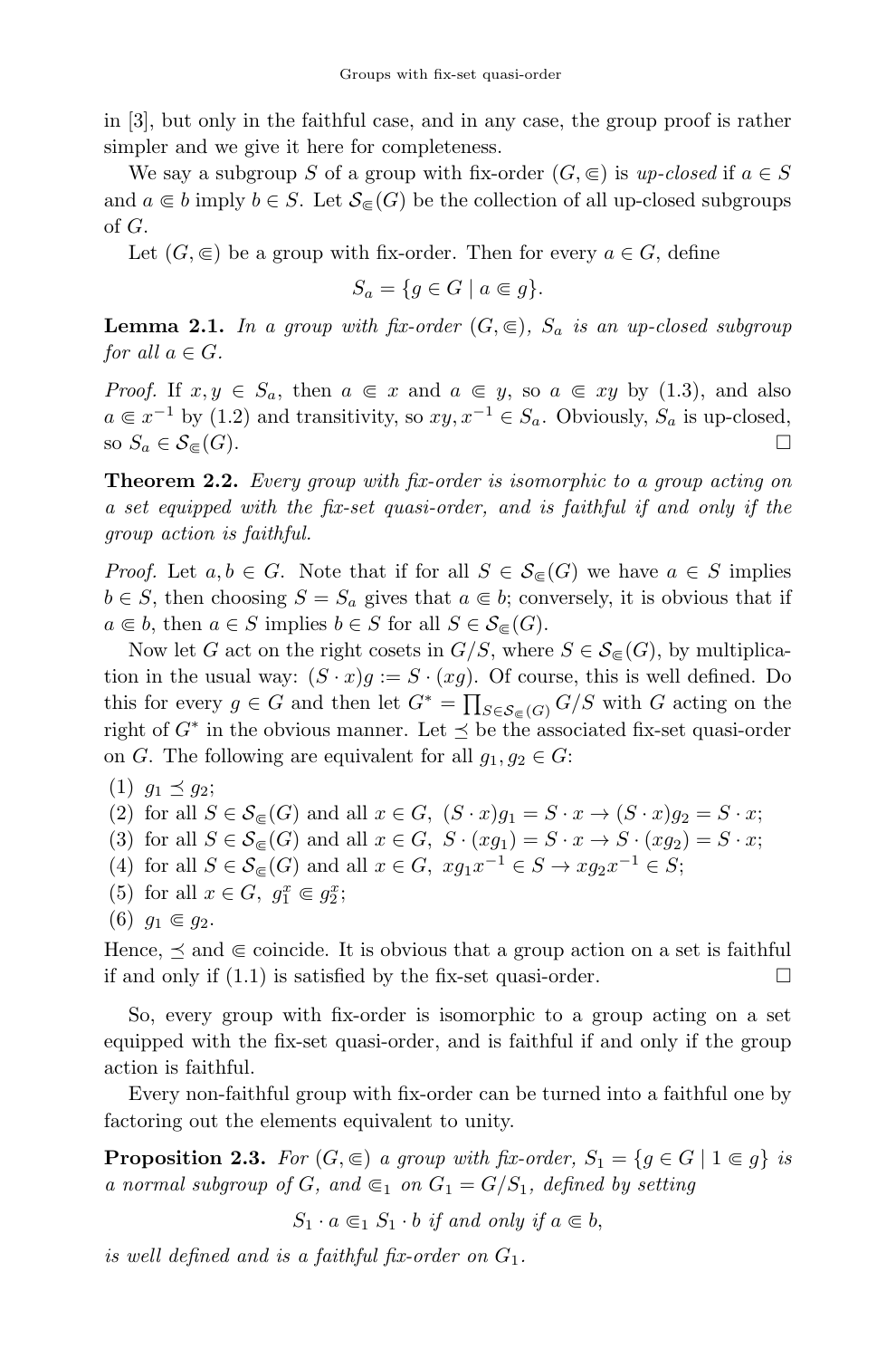*Proof.*  $S_1$  is a subgroup by Lemma 2.1. If  $a \in S_1$ , then  $1 \subseteq a$ , so for all  $q \in G$ , we have  $1 = g1g^{-1} \in gag^{-1}$  and  $gag^{-1} \in S_1$ . If  $a \in b$ , then for any  $g, h \in S_1$ , we have  $ag \in agg^{-1} = a \in b \in bh$ , so  $ag \in bh$ ; hence,  $\in_1$  on  $G_1$  is well defined. If  $S_1 \cdot 1 \subseteq_1 S_1 \cdot g$ , then  $1 \in g$ , and so  $g \in S_1$ . Hence,  $S_1 \cdot g = S_1 \cdot 1$ , and so  $\subseteq_1$  is faithful. is faithful.

Suppose G is a group with N normal in G, and suppose  $(G/N, \epsilon)$  is a group with fix-order. On G, define  $\in^N$  by setting  $a \in^N b$  if and only if  $aN \in bN$ . It is straightforward to see that  $\infty^N$  is a fix-order on G, faithful if and only if  $N = \{1\}$  and  $\in$  is faithful, and we call it the extension of  $\in$  by N.

Corollary 2.4. Every non-faithful fix-order on a group is an extension of a faithful fix-order on some quotient  $G/N$  of G by N.

Because every non-trivial group possesses at least one faithful fix-order, namely the binary fix-order, we obtain the following.

Corollary 2.5. Every fix-order except the full relation on a non-trivial group is faithful if and only if the group is simple.

#### 3. Fix-orders and families of subgroups

Next, we show that the fix-orders on a group correspond to certain families of subgroups.

Let G be a group, with S a non-empty collection of subgroups of G. We say S is conjugate-closed if for all  $g \in G$  and  $S \in S$ ,  $gSg^{-1} \in S$ . For any conjugate-closed collection of subgroups  $S$  of the group  $G$ , define the relation  $\subseteq_S$  by setting, for all  $g_1, g_2 \in S$ ,

 $g_1 \in_S g_2 \Leftrightarrow (\forall S \in S : g_1 \in S \rightarrow g_2 \in S).$ 

If S has a single element S, we write  $\epsilon_S$  rather than  $\epsilon_{\{S\}}$ .

**Proposition 3.1.** With  $\in_{\mathcal{S}}$  as just defined,  $(G, \in_{\mathcal{S}})$  is a group with fix-order, which is faithful if and only if  $\bigcap S = \{1\}.$ 

*Proof.* That  $\epsilon_s$  is a quasi-order is easily seen. Laws (1.2) and (1.3) follow from the fact that S consists of subgroups. For the final law, suppose  $g_1 \in_S g_2$ . Then supposing that  $ug_1u^{-1} \in S$ , we have that  $g_1 \in u^{-1}Su \in S$ , and so  $g_2 \in u^{-1}S u$ , so  $ug_2u^{-1} \in S$ ; hence  $ug_1u^{-1} \in S$  ug<sub>2</sub>u<sup>-1</sup>. If  $1 \in S$  g, then  $g \in \bigcap S$ , so  $\subseteq_S$  is faithful if and only if  $\bigcap S = \{1\}.$ 

Obviously, if  $S$  and  $T$  are conjugate-closed families of subgroups on the group G, with  $S \subseteq \mathcal{T}$ , then  $\epsilon \in \mathcal{T} \subseteq \epsilon$ . The converse fails as the following easy example shows.

Let G be a non-trivial group, let  $S = \{\{1\}, G\}$  and  $\mathcal{T} = \{\{1\}\}\$ . Then  $\epsilon \in \mathcal{T} \subseteq \epsilon$ ; indeed, these two fix-orders both equal the binary fix-order (in which 1 is largest with all other elements related in both directions), yet  $S \subseteq \mathcal{T}$ fails.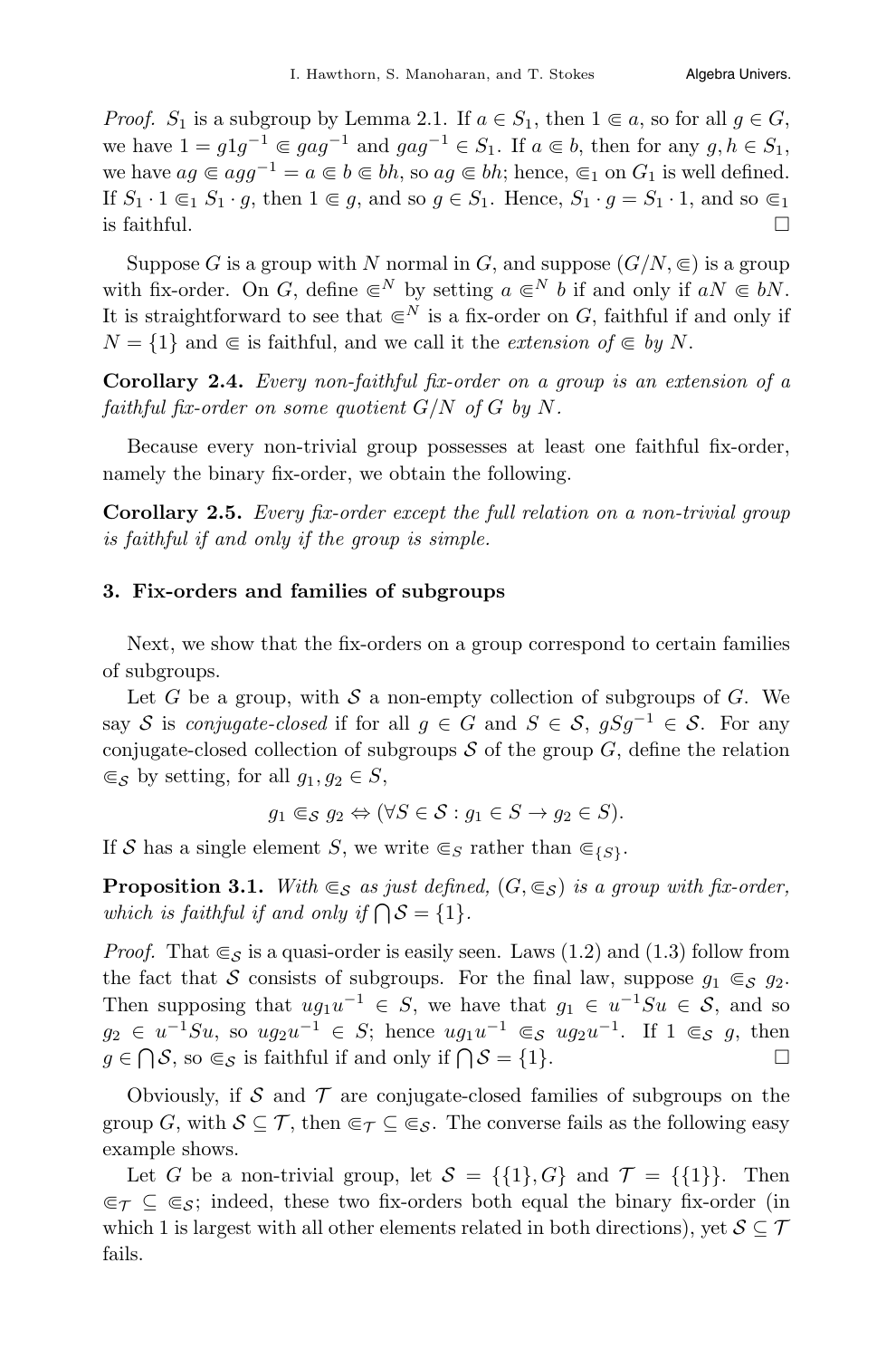In fact, all fix-orders on a group arise from families of subgroups.

**Proposition 3.2.** Let  $(G, \subseteq)$  be a group with fix-order. Then the family of subgroups  $\mathcal{S}_{\in}(G)$  is conjugate-closed, and  $\in$  equals  $\mathcal{S}_{\in}(G)$ .

*Proof.* Let  $S \in \mathcal{S}_{\subset}(G)$ , with  $g \in G$ . Suppose  $a, b \in G$  are such that  $a \in gSg^{-1}$ and  $a \in b$ . So,  $a = gsg^{-1}$  for some  $s \in S$ . Then  $s = g^{-1}ag \in g^{-1}bg$  from (1.4), and so because S is up-closed,  $g^{-1}bg \in S$ ; hence,  $b \in gSg^{-1}$ . Thus,  $\mathcal{S}_{\in}(G)$  is conjugate-closed. The second part follows easily from the proof of Theorem 2.2. Theorem 2.2.

This shows that all groups with fix-order arise from conjugate-closed families of subgroups. Two distinct such families may give rise to the same fix-order  $\in$ , but  $\mathcal{S}_{\in}$  (G) is easily seen to be the largest such family (since if S is a conjugateclosed family yielding  $\subseteq$ , then each  $H \in \mathcal{S}$  is up-closed with respect to  $\subseteq$ , and hence belongs to  $\mathcal{S}_{\in}(G)$ . There is interest in characterising families of the form  $\mathcal{S}_{\in}$  (G) without reference to fix-orders.

**Proposition 3.3.** If S is a conjugate-closed family of subgroups of the group G with union G, then the subgroup S of G is up-closed relative to  $\epsilon_s$  if and only if it is a union of intersections of elements of  $S$ .

*Proof.* It is clear that if  $S$  is up-closed, then it is the union of the subgroups  $S_a = \{b \in G \mid a \subseteq_S b\}$ , for  $a \in S$ ; but it is easy to see that  $S_a = \bigcap \{T \in S \mid a \in T\}$ , which is a non-empty intersection since S has union G. Conversely, if S is a union of intersections of subgroups in S, then S is easily seen to be up-closed. seen to be up-closed.

The following notion has a ring-theoretic analog which was explored in [4], where rings of endomorphisms of abelian groups equipped with the quasi-order induced by kernel inclusion were axiomatized.

**Definition 3.4.** For a group G, we call the family of subgroups S ordercomplete if it satisfies the following conditions:

- $S$  is closed under arbitrary intersections;
- $G \in \mathcal{S}$ :
- if S is a subgroup of G that is a union of subgroups in S, then  $S \in \mathcal{S}$ .

**Proposition 3.5.** A family of subgroups S of the group G equals  $S_{\infty}(G)$  for some fix-order  $\in$  on G if and only if S is conjugate-closed and order-complete.

*Proof.* Suppose S is conjugate-closed and order-complete. By Proposition 3.3, S is up-closed under  $\epsilon_s$  if and only if it is a union of intersections of elements of S, that is, it is an element of S. So  $S = S_{\mathfrak{S}_{\mathcal{S}}}(G)$ .

Conversely, suppose  $\in$  is a fix-order on G. We saw in Proposition 3.2 that  $\mathcal{S}_{\epsilon}(G)$  is conjugate-closed. Moreover, G itself is obviously up-closed, and so Proposition 3.3 applies to  $\mathcal{S}_{\epsilon}(G)$ . Hence, any intersection of elements of  $\mathcal{S}_{\in}(G)$  is up-closed, and so is any union which is a subgroup. So,  $\mathcal{S}_{\in}(G)$  is order-complete.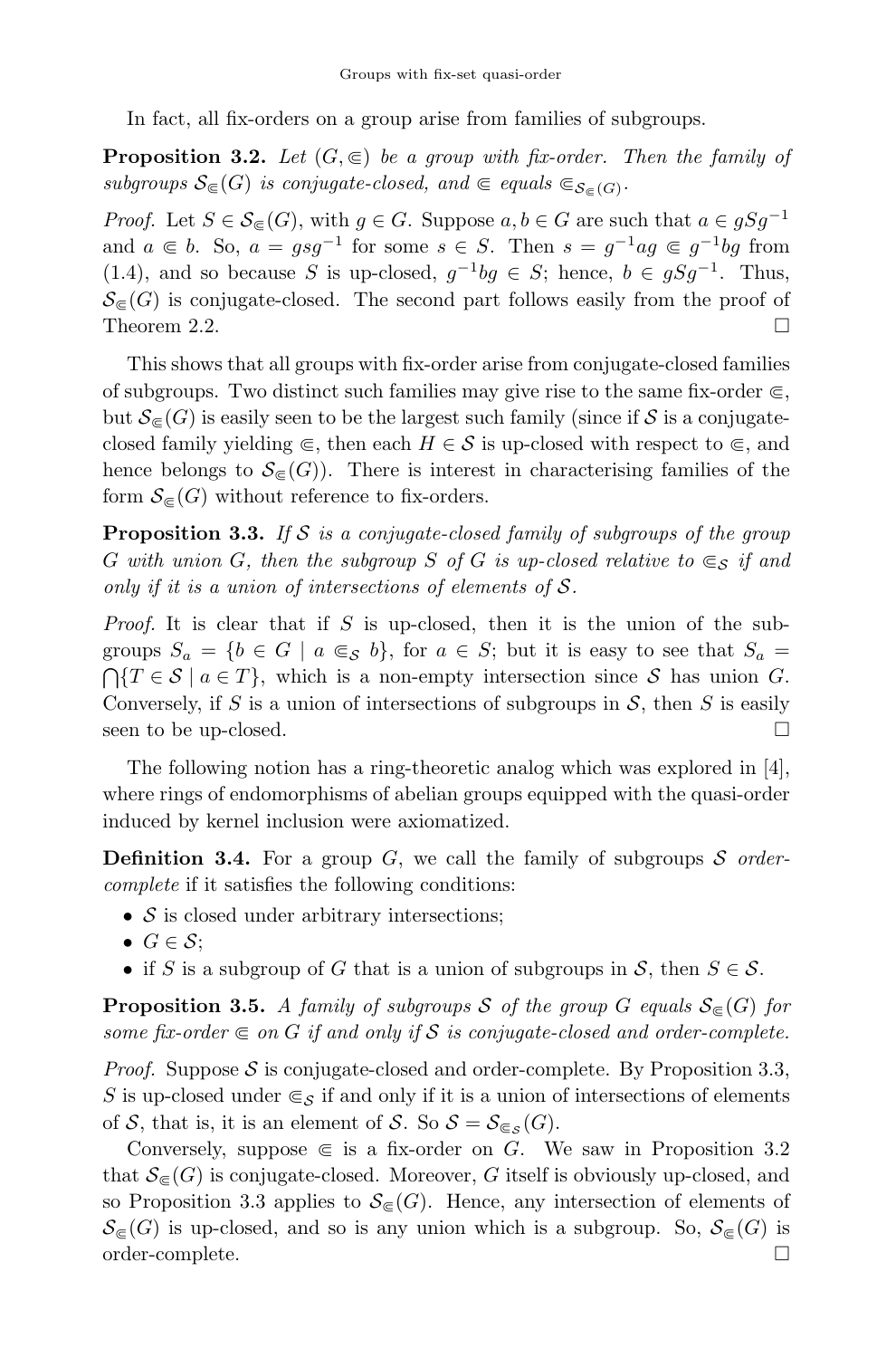It follows that  $\epsilon_F$ , where F consists of all subgroups of G, is the smallest fix-order on  $G$ , and it is obviously faithful since  $\{1\}$  is a subgroup.

#### 4. Normal fix-orders

If G is a group and S is a family of normal subgroups, then S is trivially conjugate-closed. In this case, it is easy to see that the additional law

$$
x \in x^y \tag{4.1}
$$

holds for  $\epsilon_s$  since for a normal subgroup N of G, if  $x \in N$ , then so is every conjugate  $x^y$  of x.

Generalising, let us call a fix-order on a group *normal* if it satisfies  $(4.1)$ . Of course, in an abelian group, every fix-order is normal. Any extension of a normal fix-order by a normal subgroup is obviously normal. The full and binary fix-orders on any non-trivial group are both normal.

The following result shows that this law axiomatizes examples arising from families of normal subgroups.

**Proposition 4.1.** Let  $(G, \subseteq)$  be a group with normal fix-order. Then  $S_{\in}(G)$ consists entirely of normal subgroups.

*Proof.* From the proof of Theorem 2.2,  $S \in \mathcal{S}_{\infty}(G)$  are subgroups. But for any  $S \in \mathcal{S}_{\infty}(G)$ , if  $x \in S$  then  $x \in x^g$  and so  $x^g \in S$ , and so S is normal.  $S \in \mathcal{S}_{\infty}(G)$ , if  $x \in S$  then  $x \in x^g$  and so  $x^g \in S$ , and so S is normal.

The next result now follows easily from Proposition 3.5.

**Proposition 4.2.** A family of subgroups S of the group G equals  $S_{\infty}(G)$  for some normal fix-order  $\in$  on G if and only if S consists entirely of normal subgroups and is order-complete.

In the faithful case, another interpretation of the above results is as follows. Let  $G_i, i \in \mathcal{I}$  be a family of groups and let  $G = \prod_{i \in \mathcal{I}} G_i$ . Define the quasi-order  $\preceq$  on G by setting, for  $(q_i)$ ,  $(h_i) \in G$ ,

 $(g_i) \preceq (h_i)$  if and only if  $g_i = 1 \rightarrow h_i = 1$  for all i.

So,  $(g_i) \preceq (h_i)$  means that  $(h_i)$  has a "1" in at least the same places as  $(g_i)$ . We call  $\preceq$  the *coordinate quasi-order* on the direct product of the groups  $G_i$ .

Any subgroup with fix-order of the group with fix-order  $(G, \preceq)$  as just defined is of course also a group with faithful normal fix-order. Conversely, we have the following.

**Proposition 4.3.** Let  $(G, \subseteq)$  be a group with faithful normal fix-order. Then G is embeddable in a direct product of groups equipped with its coordinate quasi-order.

*Proof.* Each  $S \in \mathcal{S}_{\subseteq}(G)$  is normal, so each  $G/S$  is a group. Now,  $\{1\} \in \mathcal{S}_{\subseteq}(G)$ , so  $\bigcap_{S \in \mathcal{S}_{\subseteq}(G)} S = \{1\}$  trivially. Hence, G is a subdirect product of the  $G/S$  and  $\epsilon$  on G maps to the coordinate quasi-order on  $\Pi_{S\in\mathcal{S}}G/S$  under the canonical embedding.  $\square$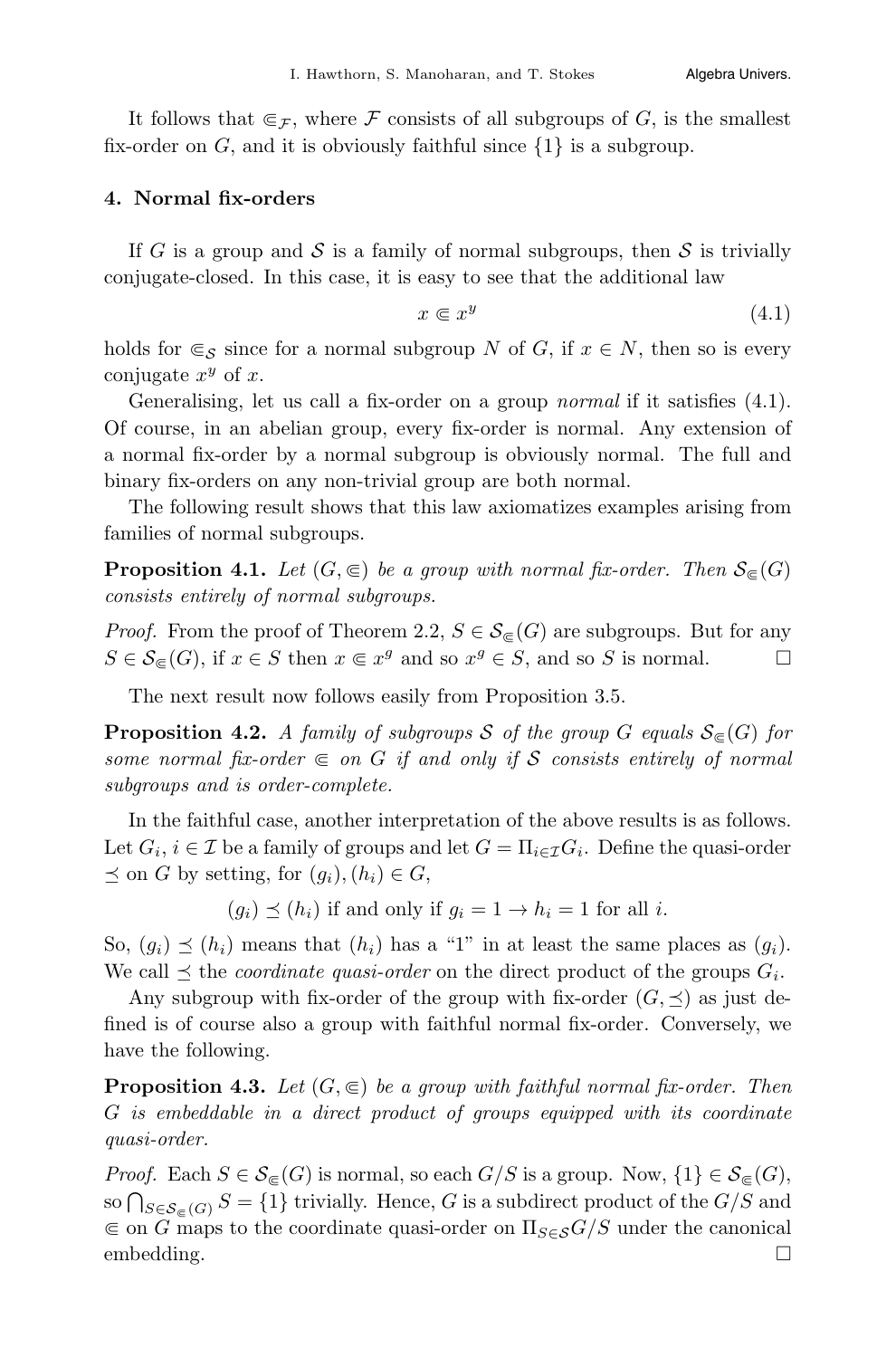The criterion for simplicity given in Corollary 2.5 turns out to be just one of several.

Corollary 4.4. The following are equivalent for the non-trivial group G.

 $(1)$  *G* is simple.

(2) Every non-full fix-order on G is faithful.

(3) Every non-full normal fix-order on G is faithful.

(4) Every normal fix-order on G is either full or binary.

*Proof.* (1) $\Rightarrow$ (2): This follows from Corollary 2.5.

 $(2) \Rightarrow (3)$ : This is immediate.

 $(3) \Rightarrow (1)$ : If G is not simple, let N be a proper non-trivial normal subgroup. Then  $G/N$  is non-trivial and has a faithful normal fix-order (namely the binary fix-order, in which 1 is the unique largest element and  $a \in b$  if  $a, b \in G \setminus \{1\}$ . Extend to a normal fix-order on G which is not faithful.

 $(1) \Leftrightarrow (4)$ : The normal fix-orders on G correspond one-to-one with its ordercomplete families of normal subgroups. Clearly,  $S = \{G\}$  is the order-complete family corresponding to the full fix-order (in which  $a \in b$  for all  $a, b \in G$ ), and  $\mathcal{T} = \{\{1\}, G\}$  is the order-complete family corresponding to the binary fixorder. These are the only order-complete families if and only if  $G$  is simple (as otherwise there will be a bigger one).  $\Box$ 

# 5. The lattice of fix-orders on a group

As we have already seen, the fix-orders on a given group are in one-to-one correspondence with its conjugate-closed order-complete families of subgroups. We next extend this correspondence to the structure of the associated lattices. The results of this section have ring-theoretic analogs in [4].

Let G be a non-trivial group, with  $\mathcal{C}_G$  the collection of all conjugate-closed families of subgroups of  $G$ , and  $\mathcal{F}_G$  the collection of all fix-orders on  $G$ . Define the mappings  $f: \mathcal{C}_G \to \mathcal{F}_G$  and  $g: \mathcal{F}_G \to \mathcal{C}_G$  by setting  $f(\mathcal{S}) := \epsilon_{\mathcal{S}}$  and  $g(\epsilon) := \mathcal{S}_{\epsilon}(G)$ , for all families S in  $\mathcal{C}_G$  and fix-orders  $\epsilon$  in  $\mathcal{F}_G$ .

**Proposition 5.1.** The pair  $(f,g)$  constitutes an antitone Galois connection between  $(\mathcal{C}_G, \subseteq)$  and  $(\mathcal{F}_G, \subseteq)$ .

*Proof.* It is routine to check that  $\in \subseteq \subseteq_{\mathcal{S}}$  if and only if  $\mathcal{S} \subseteq \mathcal{S}_{\in}(G)$ , and hence  $\in \subseteq f(\mathcal{S})$  if and only if  $\mathcal{S} \subseteq a(\infty)$ , for all  $\mathcal{S} \in \mathcal{C}_G$  and  $\in \in \mathcal{F}_G$ .  $\mathcal{C} \subseteq f(\mathcal{S})$  if and only if  $\mathcal{S} \subseteq g(\mathcal{C})$ , for all  $\mathcal{S} \in \mathcal{C}_G$  and  $\mathcal{C} \in \mathcal{F}_G$ .

Under the Galois connection  $(f,g)$ , the closed sets in  $(\mathcal{C}_G,\subseteq)$  are exactly the  $\mathcal{S}_{\in}(G)$ , the conjugate-closed order-complete subsets, by Proposition 3.5, whereas all elements of  $\mathcal{F}_G$  are closed by Proposition 3.2. Both collections of closed sets are complete lattices in which meet is intersection, and are antiisomorphic. So in particular, for conjugate-closed order-complete families  $S$ and  $\mathcal{T}$ ,

$$
\Subset _{\mathcal{S}}\vee \Subset _{\mathcal{T}}=\Subset _{\mathcal{S}\cap T}.
$$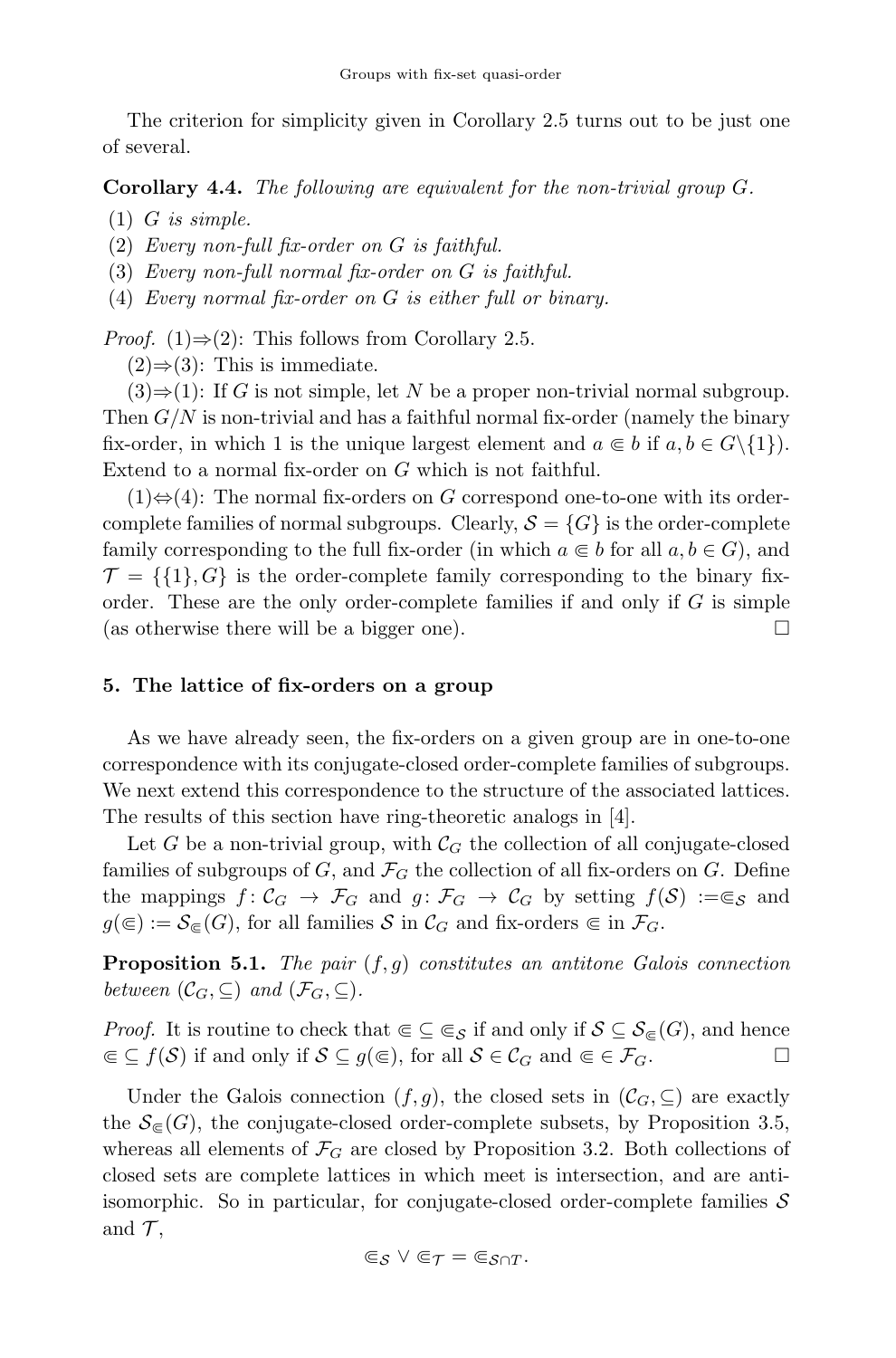In the lattice  $\mathcal{F}_G$ , the largest element is the full quasi-order, which arises from the conjugate-closed order-complete family  $\{G\}$ , and the smallest is  $\epsilon_H$ , where  $\mathcal H$  consists of all subgroups of  $G$ .

Because the binary fix-order on a non-trivial group is the largest faithful fix-order on it, the Galois connection  $(f,g)$  of Proposition 5.1 restricts to one between the conjugate-closed families S of subgroups in  $\mathcal{C}_G$  for which we have  $\bigcap S = \{1\}$ , and the faithful fix-orders of G. The lattice of faithful fix-orders on G is a complete sublattice of  $\mathcal{F}_G$  (joins are as in  $\mathcal{F}_G$  because the same is true in  $C_G$ —the intersection of two families with trivial intersection also has trivial intersection), having largest element the binary fix-order, and the same smallest element as  $\mathcal{F}_G$ .

Similarly, restricting to the normal fix-orders on  $G$ , we obtain a complete sublattice of  $\mathcal{F}_G$  (joins are as in  $\mathcal{F}_G$  because the intersection of two ordercomplete families of normal subgroups in  $\mathcal{C}_G$  is one also), having largest element the full relation on G (which is clearly normal), and smallest element  $\epsilon_{N}$ , where  $N$  consists of all normal subgroups of  $G$ .

Finally, restricting to the faithful normal fix-orders on  $G$ , we again obtain a complete sublattice of  $\mathcal{F}_G$ , having largest element the binary fix-order, and with smallest element as for the normal case just considered.

#### 6. The poset of inequivalent fix-orders

Given a group G, we say that the fix-orders  $\epsilon_1, \epsilon_2$  on G are *equivalent* if there is a group automorphism  $f: G \to G$  such that  $f(\epsilon_1) = \epsilon_2$  (that is,  $a \in I$  b if and only if  $f(a) \in I$   $f(b)$ . So  $\in I$ ,  $\in I$  are equivalent if and only if the structures  $(G, \epsilon_1)$  and  $(G, \epsilon_2)$  are isomorphic. When this equivalence relation is applied to  $\mathcal{F}_G$ , the equivalence classes are a poset under inclusion in the obvious way.

Note that if f is an inner automorphism on the group  $G$ , then there exists  $g \in G$  such that  $f(a) = gag^{-1}$  for all  $a \in G$ . In that case, it is clear that any fix-order equivalent to  $\in$  must equal  $\in$ , by law (1.4) for fix-orders. So such collapsing is only possible if G possesses at least one outer automorphism.

#### 7. The lattices of fix-orders for small finite groups

It is of interest to determine the lattice of fix-orders of some familiar finite groups, along with their sublattices of faithful and/or normal fix-orders. For a given small finite group, this can be done by determining all possible conjugate-closed families of its subgroups (adding in the zero intersection and/or normality assumption as required in order to obtain the various sublattices). Properties such as modularity and distributivity can also be determined.

To analyse large numbers of groups, an automated process was needed. We developed a software package built from the  $GAP$  system [2], which was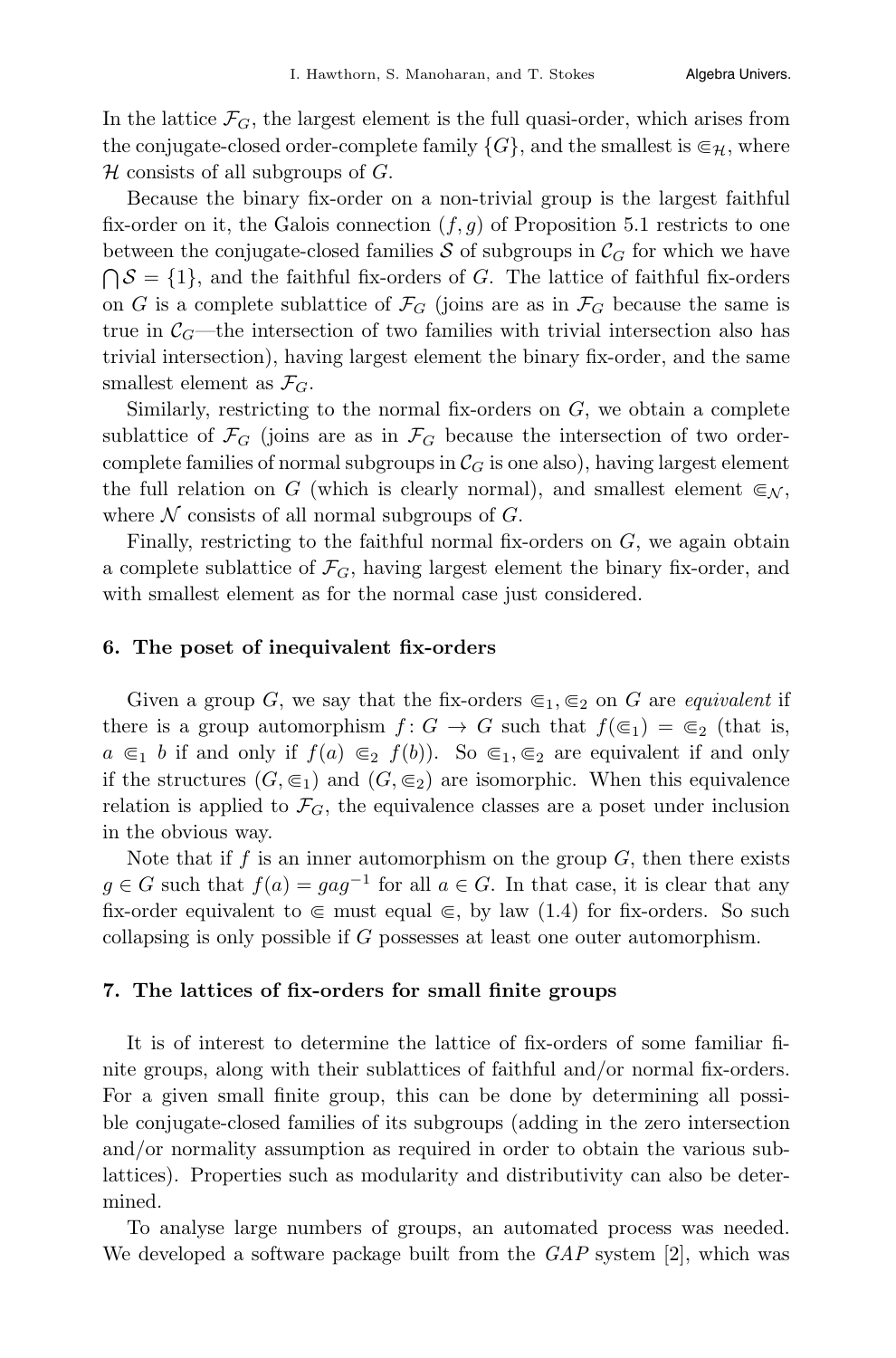used to extract some well-known information about a given group, such as the number of elements and subgroups of the group. The set of all fix-orders of the group  $G$  considered was generated by first considering all the possible conjugate-closed families of subgroups of  $G$ . For each generated fix-order, its faithfulness and normality were tested by direct application of the definitions. Since each fix-order can be generated by more than one family of subgroups, the duplicate fix-orders were removed, resulting in a list of distinct fix-orders. (This was necessary because the order-completeness condition on families of subgroups was not used in this process.)

Once the set of all fix-orders on a group was known, the structure of the lattice of fix-orders for the group was tested for modularity and distributivity, and the meet- and join-irreducible elements identified. The lattice was then drawn as a directed acylic graph using a visualisation library, GraphViz, and the associated properties (faithfulness, meet-irreducibility etc.) were indicated on the graph by use of colour and borders of the nodes.

Finally, equivalent fix-orders in the sense of Section 6 were identified and collapsed together, resulting in a sometimes smaller poset. Examples showed that this poset is not always a lattice. These automorphism-collapsed posets were rendered alongside the original lattices.

Using this software, a dataset was created by running the software on many small groups. The dataset and the software are available at the following URL.

### www.math.waikato.ac.nz/Staff/stokes/data/

The generated dataset is presented in a web-based interactive format showing the properties of the lattice of fix-orders of each group in a tabular format, categorised by the type of group (for example, "Dihedral group") and sorted by the order of the group. The web-pages also allow all of the diagrams for any group to be viewed together, with filtering options to allow easier comparison of specific diagrams.

The dataset contains the complete descriptions of the lattices of fix-orders of all groups of order 15 or less, the first five alternating and symmetric groups, and most dihedral groups of order 126 or less. For each group, there are multiple diagrams, which correspond to the combination of properties of the fix-orders (faithfulness and normality) and the collapsing by automorphisms. In total, there are 12 diagrams per group and 120 groups in the dataset.

From the accumulated data, the following facts are readily observed:

• All fix-orders are normal in an abelian group. The smallest group having at least one non-normal fix-order is the symmetric group  $S_3$  (the smallest nonabelian group), and conversely the smallest non-abelian group for which all fix-orders are normal is the quaternion group (of order 8).

• Every group has a non-faithful fix-order, namely the full relation, which is normal. The smallest groups with non-normal non-faithful fix-orders are of order twelve, namely the dicylic group Dic12 and the dihedral group  $D_{12}$ , each of which has two (out of their 20 and 98 fix-orders, respectively).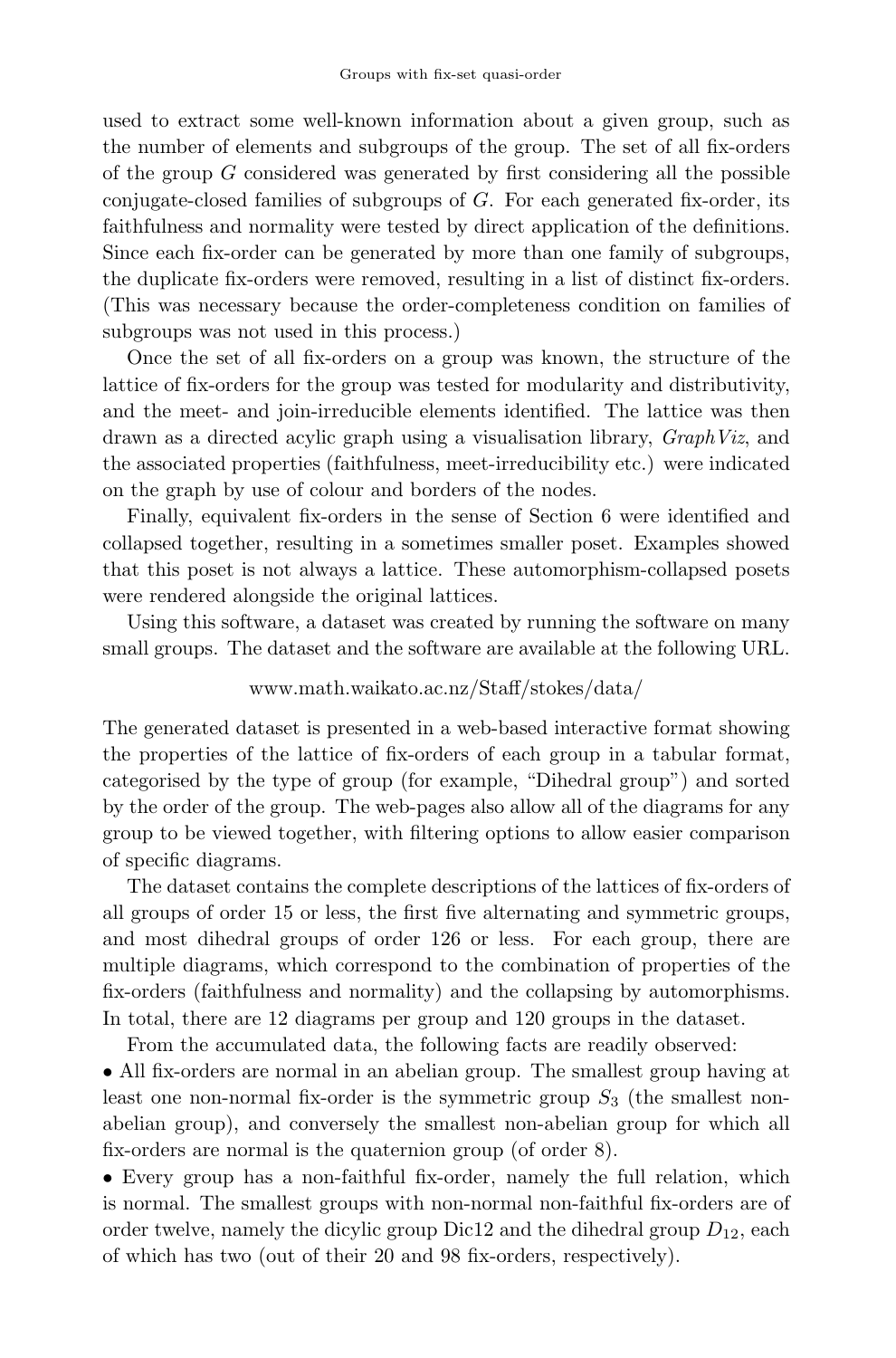• The group  $A_5$  is noteworthy. It is the only simple group we have so far discovered that supports more than two fix-orders; it supports 20. Consistent with Corollary 4.4, the additional 18 fix-orders are all faithful and non-normal.

• All the groups considered here are such that if their lattice of fix-orders is modular, then it is distributive as well. The same applies to the sublattices of faithful, normal, and faithful normal fix-orders.

• The smallest group for which the lattice of all fix-orders is not modular is the Klein 4-group; this is also the smallest group for which the lattice of normal fix-orders is not modular. However, its lattice of faithful fix-orders is modular.

• The smallest groups for which the lattice of faithful fix-orders is not modular are the groups of order 8 other than the cyclic group; each of these also has its lattice of faithful normal fix-orders non-modular.

• Of the 28 groups of order 15 or less, precisely half have modular lattice of fix-orders, with no further ones having modular lattice of normal fix-orders, and 21 have modular lattice of faithful fix-orders. (A group of order 18, namely 18-1, has a non-modular lattice of fix-orders but a modular lattice of normal fix-orders.)

• The smallest group for which the lattice collapses non-trivially under automorphisms is the Klein 4-group.

• The example of 20-5, in which nodes 96 and 123 have no greatest lower bound (with both nodes 123 and 135 predecessors of both), shows that the poset of equivalence classes of fix-orders under automorphism equivalence need not be a lattice in general. The same example shows that this carries over to the faithful, normal, and faithful normal cases.

The dataset was used to infer patterns, such as the fact that all dihedral groups of order  $2p$ , where  $p > 2$  is a prime, result in the same lattice of fixorders having six elements. This can easily be seen to be true in general by examining the conjugacy classes of subgroups of each of the groups.

Given the fourth bullet point above, we conjecture that distributivity is equivalent to modularity for all lattices of fix-orders and their various sublattices (at least for finite groups). This conjecture was tested on about 800 groups (all groups of order 255 or less having fewer than 2000 distinct fixorders), and no counterexamples were found.

Acknowledgement. The University of Waikato Summer Research Scholarship awarded to the second author made possible his significant contribution to this work, and we thank the university for funding it.

#### **REFERENCES**

- [1] Fearnley-Sander, D., Stokes, T.: Equality algebras. Bull. Austral. Math. Soc. 56, 177–191 (1997)
- [2] The GAP Group: GAP Groups, Algorithms, and Programming, version 4.4.12 (2008). http://www.gap-system.org
- [3] Stokes, T.: Axioms for function semigroups with agreement quasi-order. Algebra Universalis 66, 85–98 (2011)